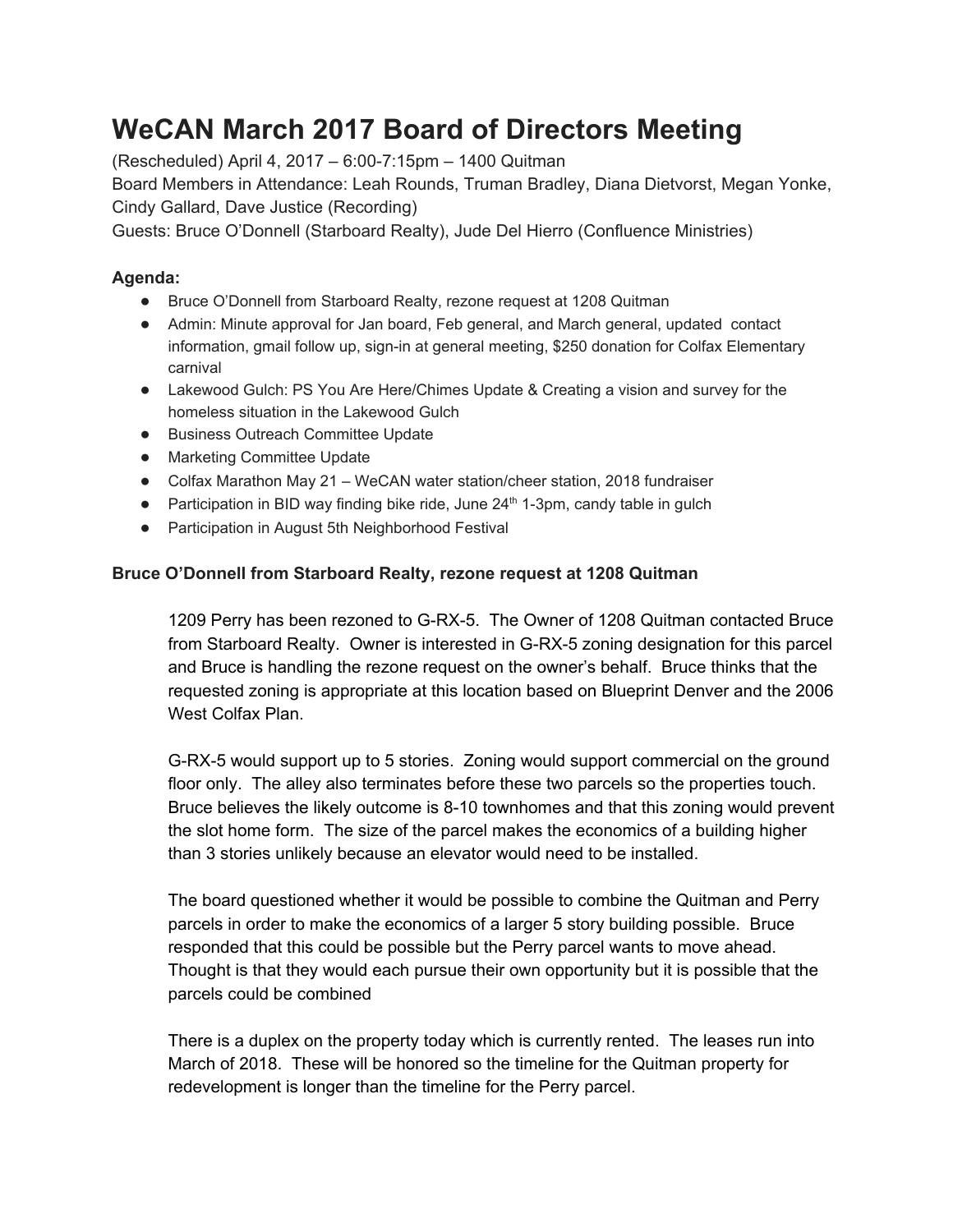The zoning is consistent with much of the existing zoning along the gulch and planned TOD usage. Increasing density along the TOD corridor along with some sort of commercial use may help with gulch activation.

The board requested that Bruce present the request to the membership at the April General Membership meeting.

**Admin: Minute approval for Jan board, Feb general, and March general, updated contact information, gmail follow up, sign-in at general meeting, \$250 donation for Colfax Elementary carnival**

January Board, February and March General meeting minutes were approved.

Leah reminded board members to ensure that their on-file contact information is up to date.

Dave mentioned that WeCAN GMail addresses were added for all board members. The email from these accounts can be forwarded to a personal email address if desired.

There was discussion about signing-in at the General Meetings. We will start passing around the sign-in sheet in addition to having it placed on the front table to ensure that attendees are signing in. Clean-Up of the membership roster was also discussed.

Cindy Gallard presented a budget update. The board reconciled a number of charges to WeCAN's checking account. The board makes a donation to the Colfax Elementary carnival every year. We will not be making a donation this year until additional fundraising is performed.

## **Lakewood Gulch: PS You Are Here/Chimes Update & Lakewood Gulch clean-up issues & Creating a vision and survey for the Lakewood Gulch**

WeCAN will not be completing the Voices project in 2017. If the city agrees we will defer until 2018. The gulch was previously used for dumping, including some asbestos materials. Instead of doing complete remediation for the Lakewood Gulch Park, the city mitigated crucial areas like community gardens and playgrounds but just filled the rest. Denver Department of Environmental Health needs to do studies and remediation before we can dig to install any chimes for the Voices project.

The city will study the areas for installation. The budget for the study is yet to be determined but will come out of either the PS You Are Here grant funding or city funding. By the time the studies are completed, school will be out, and we wouldn't be able to install until end of summer. We will do all of the studies and then try again once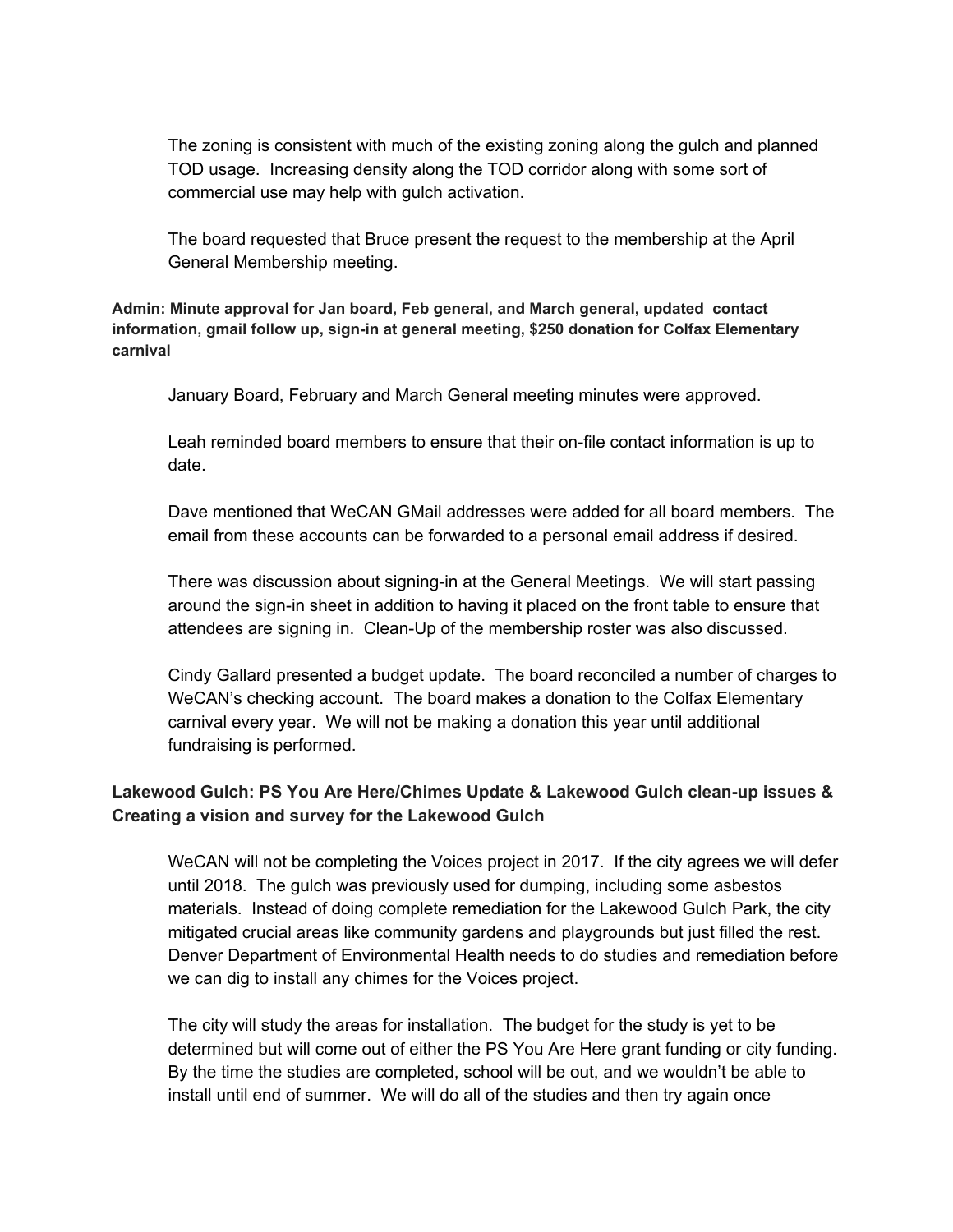remediation is done. WeCAN needs to determine what level of risk we are taking on by continuing this project.

The Board is concerned about the public safety and health impacts of hazardous material in the gulch. We will request information from the City and County of Denver about previous studies and remediation. Megan will develop a message that can be sent by the Co-Presidents to the city to request comprehensive information. Based on the information provided by the city, we will determine whether to request a comprehensive study.

------

WeCAN been received some concerns about the homeless population in the gulch from the neighborhood. Concerns include safety, trash in the park, drug use, etc.

Megan mentioned that the "Beloved Community Village" is a tiny house community opening in RiNo that has neighborhood support. This community has supervision and rules regarding no drugs or alcohol. They have a shared bathroom and truck in potable water. Electricity is off the grid and runs on solar. It's intended to be transitional housing. The zoning lasts for 6 months and then needs to be renewed.

WeCAN would like to evaluate this concept in order to help with the homelessness and urban camping in the gulch. If applied near the gulch, the most likely area would be the ULC 11th Ave TOD or Sheridan II sites. We could use this as a two pronged approach in order to provide help to those who want it along with more strict enforcement for those who refuse services and/or will not comply with the rules.

The village in RiNo has neighborhood support and will be up and running soon. The board can take a "wait and see" approach and see how the RiNo project progresses. Megan will see if the project leaders can present at the April Board meeting.

### **Business Outreach Committee Update**

The Business Outreach Committee has met a few times since the last board update. Phil Sparr and Mike McCarty are new committee members working on this initiative.

The committee has started to develop welcome packets for the neighborhood. These will be delivered to new property owners, businesses, and residents as is feasible. They will contain WeCAN's welcome letters, information from local businesses and establishments, as well as city services and government. Leah showed a prototype of the packets and their contents. WeCAN's welcome letters have already been delivered to all homes in the neighborhood. We will no longer be distributing paper newsletters.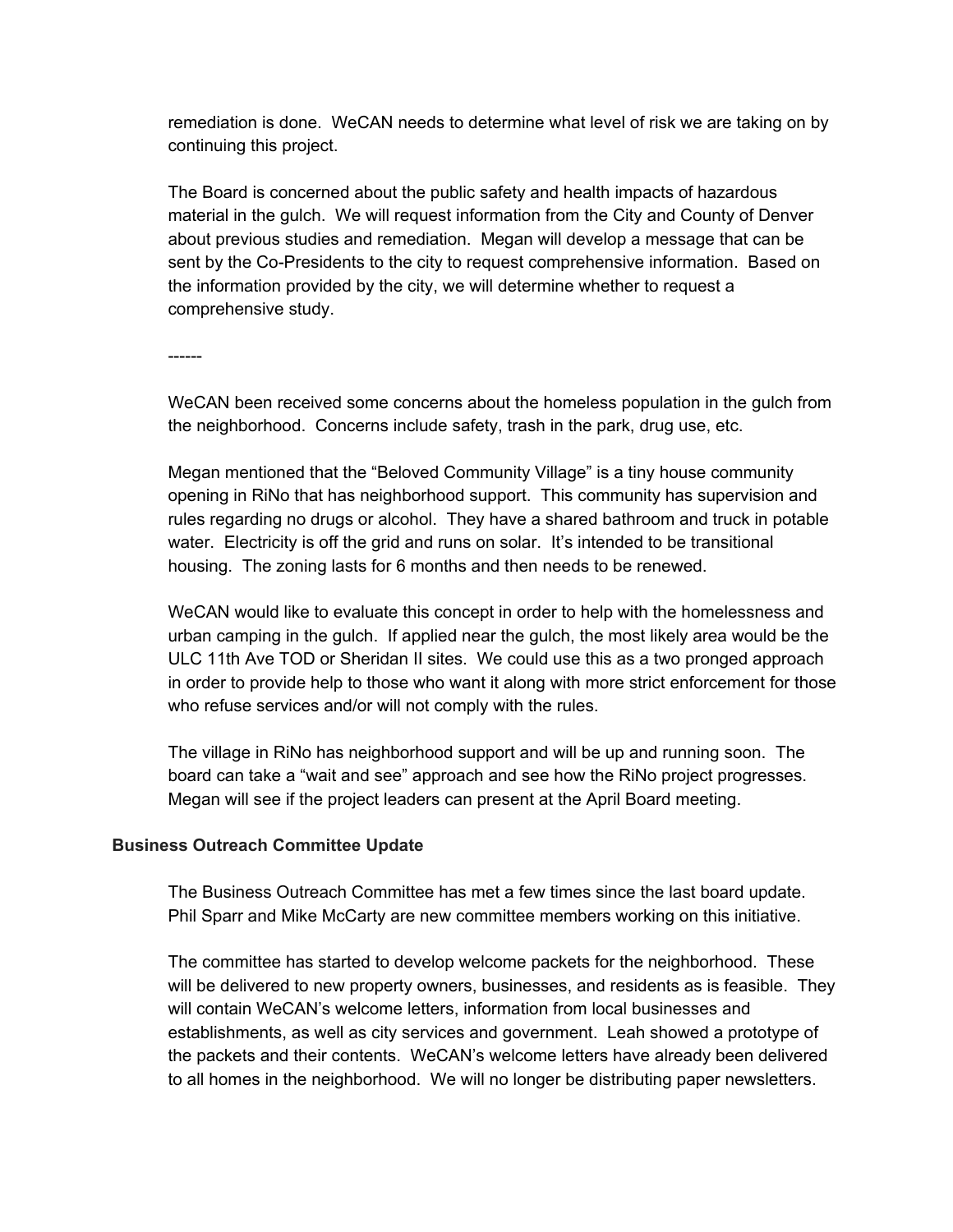The committee is evaluating a business sponsorship program which will allow businesses to sponsor WeCAN at varying levels. This will allow the businesses to be listed on a business directory on the website, have advertisements in our newsletter, and other benefits. The committee is currently working on developing recommended sponsorship levels and benefits for recommendation to the board. In addition, a policy will be developed for which types of businesses will be allowed to participate in the program.

-----

WeCAN received an email from the Pig N Whistle requesting that we put a Good Neighbor Agreement (GNA) in place. Truman's understanding is that there needed to be a Community Engagement Plan in place, which is different from a GNA. Truman will reach out to contacts with the city and determine what the requirements are.

Truman discussed the GNA agreement discussions the had previously taken place with WeCAN. Those discussions fell apart but Kaya but does have a GNA in place with the West Colfax BID. The board discussed general concepts around GNA agreements and will refer this back to the Business Outreach Committee to formulate a recommendation.

#### **Marketing Committee Update**

The new WeCAN website is live. Dave is currently working on Search Engine Optimization and building out relevant content and backlinks for the website.

The previous website had some thin content (like announcements) which tend to only be relevant for a short time. To make management easier, we are currently feeding our social media feeds to the website to take the place of this. We need to determine if we want to create more thick content like blogs. Diana mentioned that we may have a writer who would be interested in authoring content for the website. She will follow-up and get back to Dave.

#### **Colfax Marathon May 21 – WeCAN water station/cheer station, 2018 fundraiser**

Dave proposed that WeCAN operate a water station for the Colfax marathon at Colfax and Sheridan. The board agreed. Dave will be the water station captain and we'll call for volunteers through the running club and our regular meeting/social channels.

Dave proposed that we could participate in the Colfax Marathon next year as a fundraiser. This would be through the DaVita Charity Partners program. The board will revisit this idea as 2018 approaches.

**Participation in BID way finding bike ride, June 24 th 1-3pm, candy table in gulch**